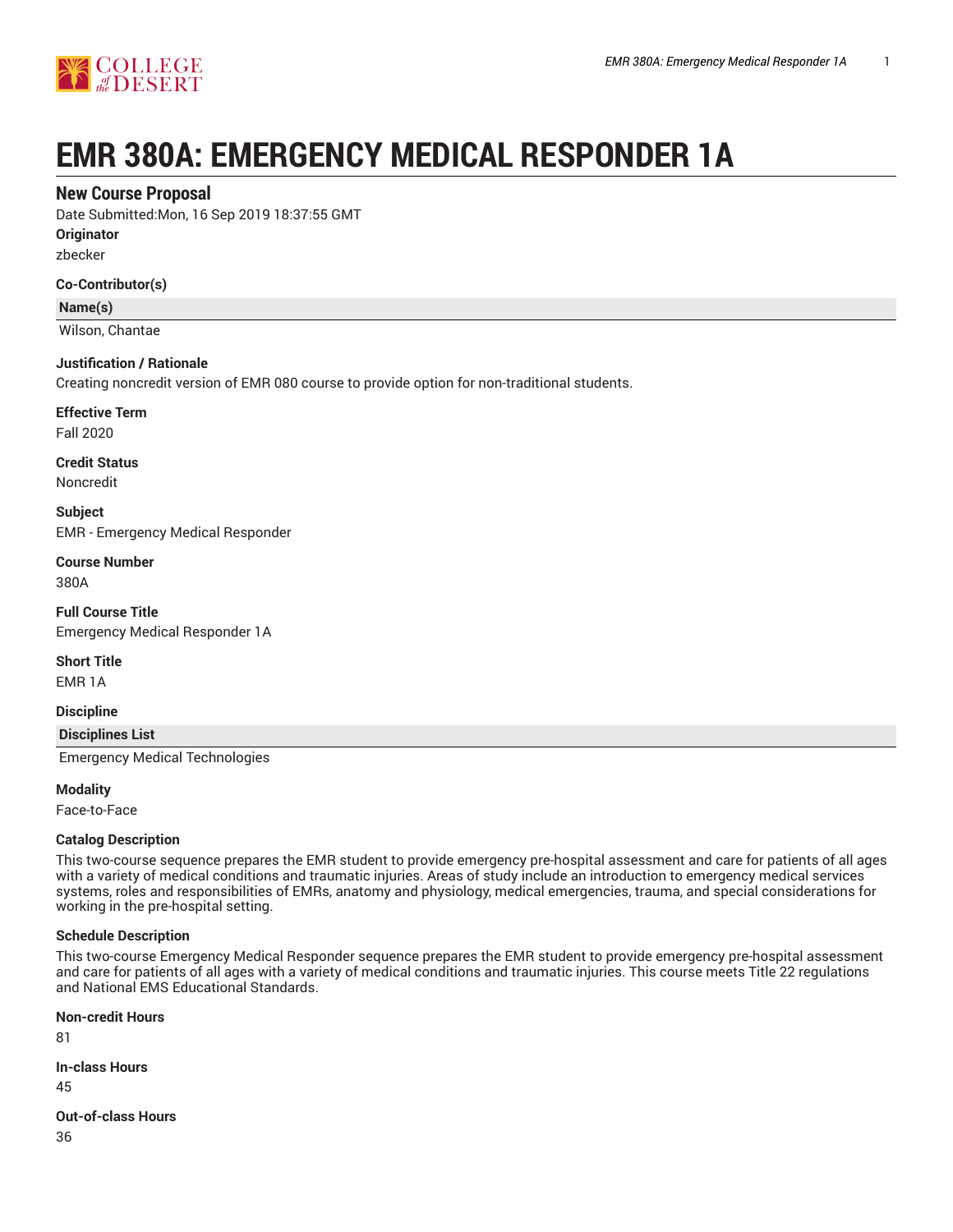

## **Total Semester Hours**

81

**Override Description**

Noncredit override.

## **Required Text and Other Instructional Materials**

## **Resource Type**

Book

## **Author**

Schottke, David, American Academy of Orthopedic Surgeons (AAOS)

**Title**

Emergency Medical Responder

**Edition**

6th

**Publisher** Jones Bartlett Learning

**Year** 2018

**College Level**

Yes

**Flesch-Kincaid Level** 12

**ISBN #** 9781284134162

## **For Text greater than five years old, list rationale:**

Textbook is current with treatment guidelines set by California Title 22 regulations and National Emergency Medical Servicess Educational Standards.

## **Class Size Maximum**

30

## **Course Content**

- 1. Introduction to EMS Systems
	- a. The EMS System
	- b. The Emergency Medical Responder
	- c. The Role of the Public Health System
	- d. Disaster Assistance
	- e. The Role of Research in EMS
	- f. Advances in Technology
- 2. Legal and Ethical Principles of Emergency Care
	- a. Legal Duties
	- b. Consent
	- c. Advance Directives
	- d. Negligence
	- e. Abandonment
	- f. Confidentiality
	- g. Reportable Events
	- h. Special Situations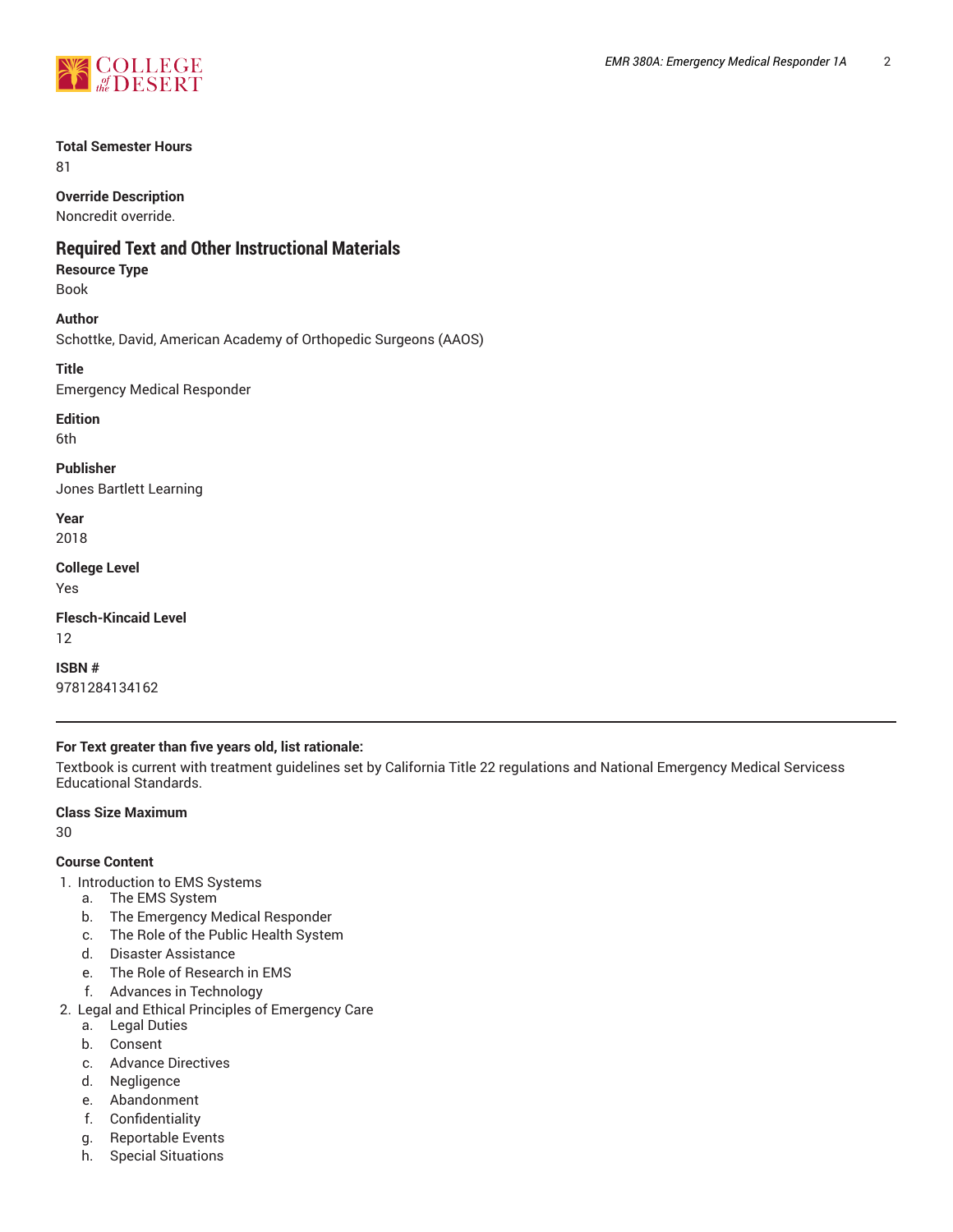

- 3. Wellness and Safety of the Emergency Medical Responder (EMR)
	- a. Personal Well Being
	- b. Scene Safety
	- c. Rescue Operations
	- d. Crime Scenes and Acts of Violence
	- e. Emotional Aspects of Emergency Medical Care
	- f. Death and Dying
- 4. Introduction to Medical Terminology, Human Anatomy, and Lifespan Development
	- a. Medical Terminology
	- b. Positional and Directional Terms
	- c. Overview of the Human Body
	- d. Body Systems
	- e. Lifespan Development
- 5. Principles of Lifting, Moving, and Positioning of Patients
	- a. Principles of Moving Patients
	- b. Emergency Moves
	- c. Standard Moves
	- d. Equipment for Transporting Patients
	- e. Patient Positioning
	- f. Restraining Patients
- 6. Principles of Effective Communication
	- a. What is Communication
	- b. Types of Communication
	- c. The Communication Process
	- d. Transfer of Care
	- e. Radio Communications
- 7. Principles of Effective Documentation
	- a. Patient Care Reports
	- b. Methods of Documentation
- 8. Airway Management and Ventilation
	- a. Breathing
	- b. Respiratory System Anatomy
	- c. Signs of Normal Breathing
	- d. Signs of Abnormal Breathing
	- e. Rescue Breathing
	- f. Opening the Airway
	- g. Barrier Devices
	- h. Mouth-to-Mask Ventilation
	- i. Mouth-to-Shield Ventilation
	- j. Special Patients
	- k. Air in the Stomach and Vomiting
	- l. Airway Obstruction
	- m. Aids to Airway Management
	- n. Bag-Mask Ventilation
	- o. Suction Systems
- 9. Oxygen Therapy
	- a. Importance of Oxygen
	- b. Hazards of Oxygen
	- c. Oxygen Therapy Equipment
	- d. Administering Oxygen
- 10. Resuscitation and the Use of the Automated External Defibrillator
	- a. The Chain of Survival
	- b. Circulation and CPR
	- c. Adult and Child CPR
	- d. Infant and Neonatal CPR
	- e. Ensuring Effective CPR for All Patients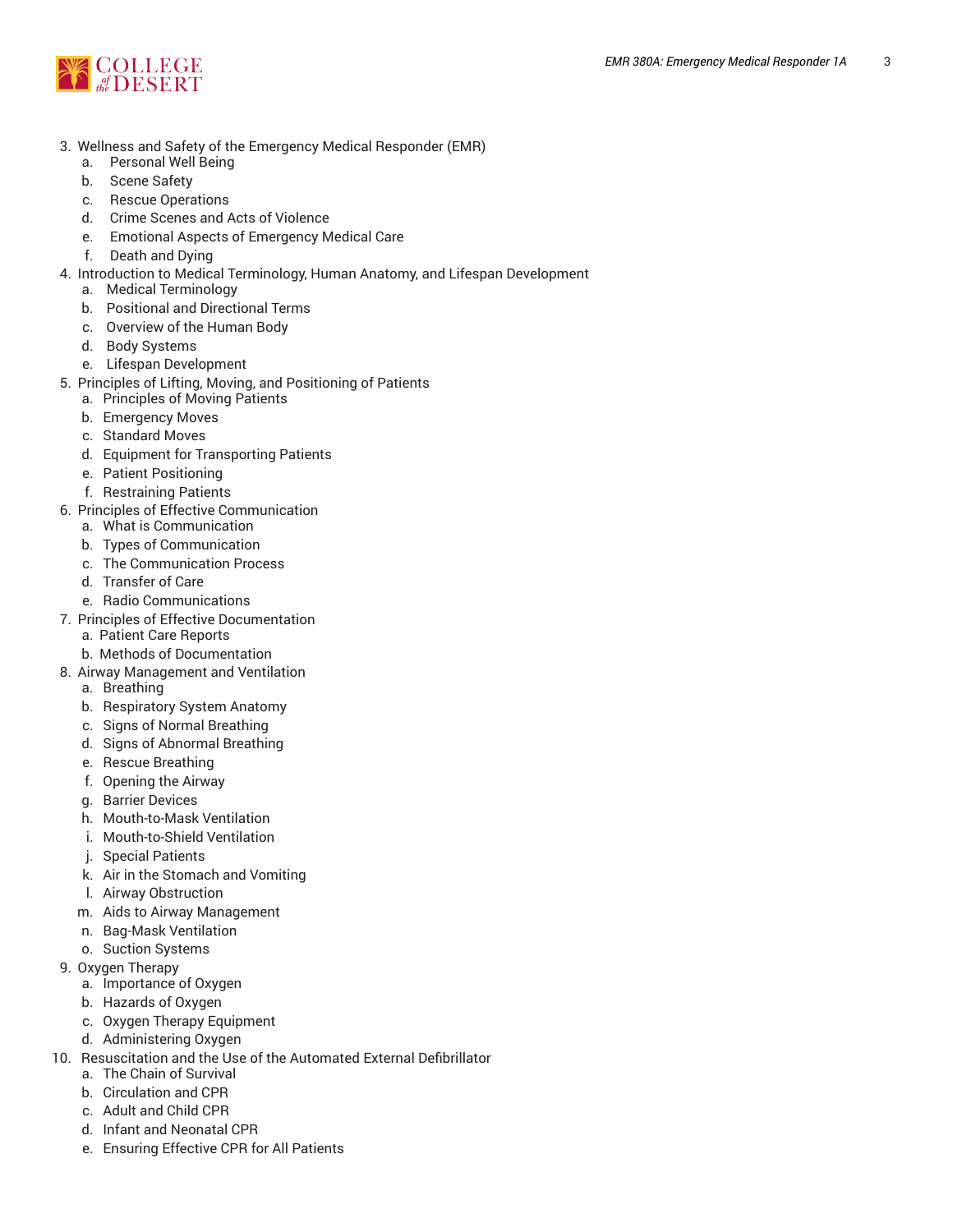

- f. Special CPR Situations
- g. Automated External Defibrillation
- 11. Obtaining a Medical History and Vital Signs
	- a. Obtaining a Medical History
	- b. Vital Signs
- 12. Principles of Patient Assessment
	- a. Patient Assessment
	- b. Scene Size-up
	- c. Primary Assessment
	- d. Secondary Assessment
	- e. Reassessment
- 13. Caring for Cardiac Emergencies
	- a. Normal Heart Function
	- b. Cardiac Compromise
	- c. Emergency Care for Cardiac Compromise
- 14. Caring for Respiratory Emergencies
	- a. Overview of Respiratory Anatomy
	- b. Respiratory Compromise
- 15. Caring for Common Medical Emergencies
	- a. Medical Emergencies

#### **Course Objectives**

|             | <b>Objectives</b>                                                                                                                                                                                                                                                                                                  |
|-------------|--------------------------------------------------------------------------------------------------------------------------------------------------------------------------------------------------------------------------------------------------------------------------------------------------------------------|
| Objective 1 | Describe the roles of EMS in the health care system.                                                                                                                                                                                                                                                               |
| Objective 2 | Demonstrate the professional attributes expected of EMRs.                                                                                                                                                                                                                                                          |
| Objective 3 | Perform the roles and responsibilities of an EMR with regard to personal safety and wellness, as well as the safety of<br>others.                                                                                                                                                                                  |
| Objective 4 | Perform the duties of an EMR with regard for medical-legal and ethical issues, including functioning under medical<br>direction and within the scope of practice.                                                                                                                                                  |
| Objective 5 | Apply principles of anatomy, physiology, pathophysiology, life-span development, and therapeutic communications to<br>the assessment and management of patients.                                                                                                                                                   |
| Objective 6 | Identify the need for and perform immediately life-saving interventions to manage a patient's airway, breathing, and<br>circulation.                                                                                                                                                                               |
| Objective 7 | Assess and manage patients of all ages with a variety of complaints, medical conditions and traumatic injuries.                                                                                                                                                                                                    |
| Objective 8 | Apply principles of emergency medical services operations, including considerations in ambulance and air medical<br>transportation, multiple casualty incidents, gaining access to and extricating patients, hazardous materials incidents,<br>and responding to situations involving weapons of mass destruction. |

#### **Student Learning Outcomes**

|           | Upon satisfactory completion of this course, students will be able to:          |
|-----------|---------------------------------------------------------------------------------|
| Outcome 1 | Assess and identify the situational safety and nature of a patient's condition. |
| Outcome 2 | Communicate a patient's condition and initiate intervention.                    |

## **Methods of Instruction**

| <b>Method</b>       | Please provide a description or examples of how each instructional<br>method will be used in this course.                                               |
|---------------------|---------------------------------------------------------------------------------------------------------------------------------------------------------|
| Activity            | In-class instructor-lead skills followed by instructor lead analysis                                                                                    |
| <b>Role Playing</b> | Group projects in class where students role play as team members<br>and team leaders to communicate a patient's condition and initiate<br>interventions |
| Participation       | Discussion groups lead by an instructor where students analyze and<br>interpret case studies                                                            |
| Lecture             | The reading of emergency medical texts in class by the instructor and<br>students, followed by instructor- quided interpretation                        |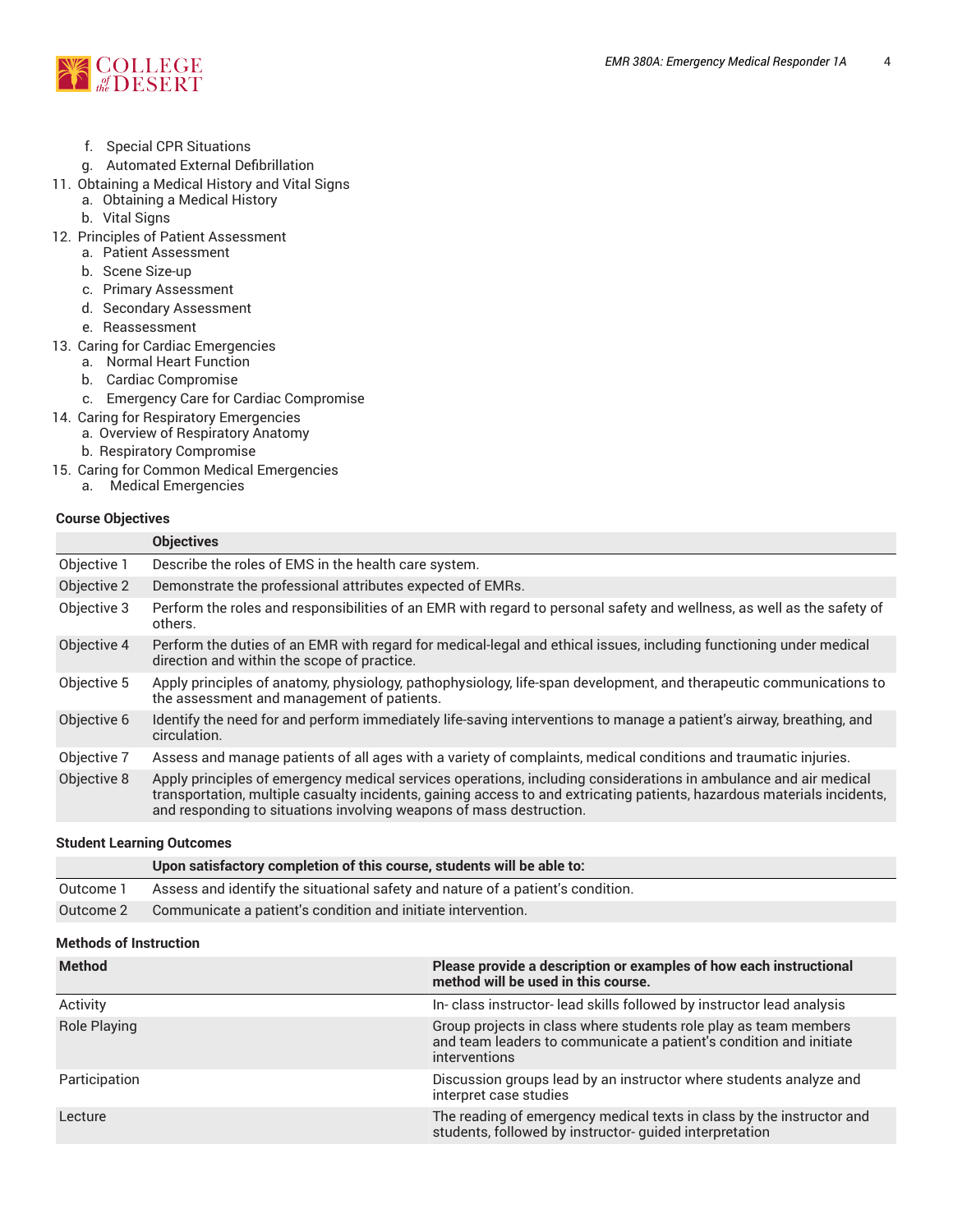

Demonstration, Repetition/Practice In- class demonstrations where students, as team leader or a member of a team, demonstrating communication, assessment skills and medical interventions, followed by instructor -lead analysis.

#### **Methods of Evaluation**

| <b>Method</b>                                    | Please provide a description or examples of how<br>each evaluation method will be used in this course.                                                                                                 | <b>Type of Assignment</b> |
|--------------------------------------------------|--------------------------------------------------------------------------------------------------------------------------------------------------------------------------------------------------------|---------------------------|
| Written homework                                 | Students will be able to explain, interpret and<br>classify human anatomy, body systems, and disease<br>processes through reading and case studies.                                                    | In and Out of Class       |
| Oral and practical examination                   | Students will be able to recall information orally and In Class Only<br>through the execution of skills and will be evaluated<br>on content, form, terminology and knowledge of the<br>subject matter. |                           |
| Student participation/contribution               | Evaluation of participation and contributions<br>during class discussions for content, form and<br>methodology.                                                                                        | In Class Only             |
| Tests/Quizzes/Examinations                       | Evaluation of content, terminology, knowledge<br>of subject matter and the ability to identify and<br>interpret medical signs and symptoms                                                             | In Class Only             |
| Presentations/student demonstration observations | Evaluation of the ability to interpret medical signs<br>and symptoms, and identify life threatening issues.                                                                                            | In Class Only             |
| Other                                            | Out-of-class hours will be accounted for<br>electronically through the learning management<br>system.                                                                                                  | Out of Class Only         |

#### **Assignments**

## **Other In-class Assignments**

- 1. Skills Lab
- 2. Class presentation

#### **Other Out-of-class Assignments**

- 1. Textbook and supplemental readings, approximately 2 to 4 chapters per week
- 2. Analytical problem solving
- 3. Complete chapter review questions for approximately 20 chapters

## **Grade Methods**

Pass/No Pass Only

## **MIS Course Data**

**CIP Code** 51.0904 - Emergency Medical Technology/Technician (EMT Paramedic).

**TOP Code** 125000 - Emergency Medical Services

**SAM Code** C - Clearly Occupational

**Basic Skills Status** Not Basic Skills

**Prior College Level** Not applicable

**Cooperative Work Experience**

Not a Coop Course